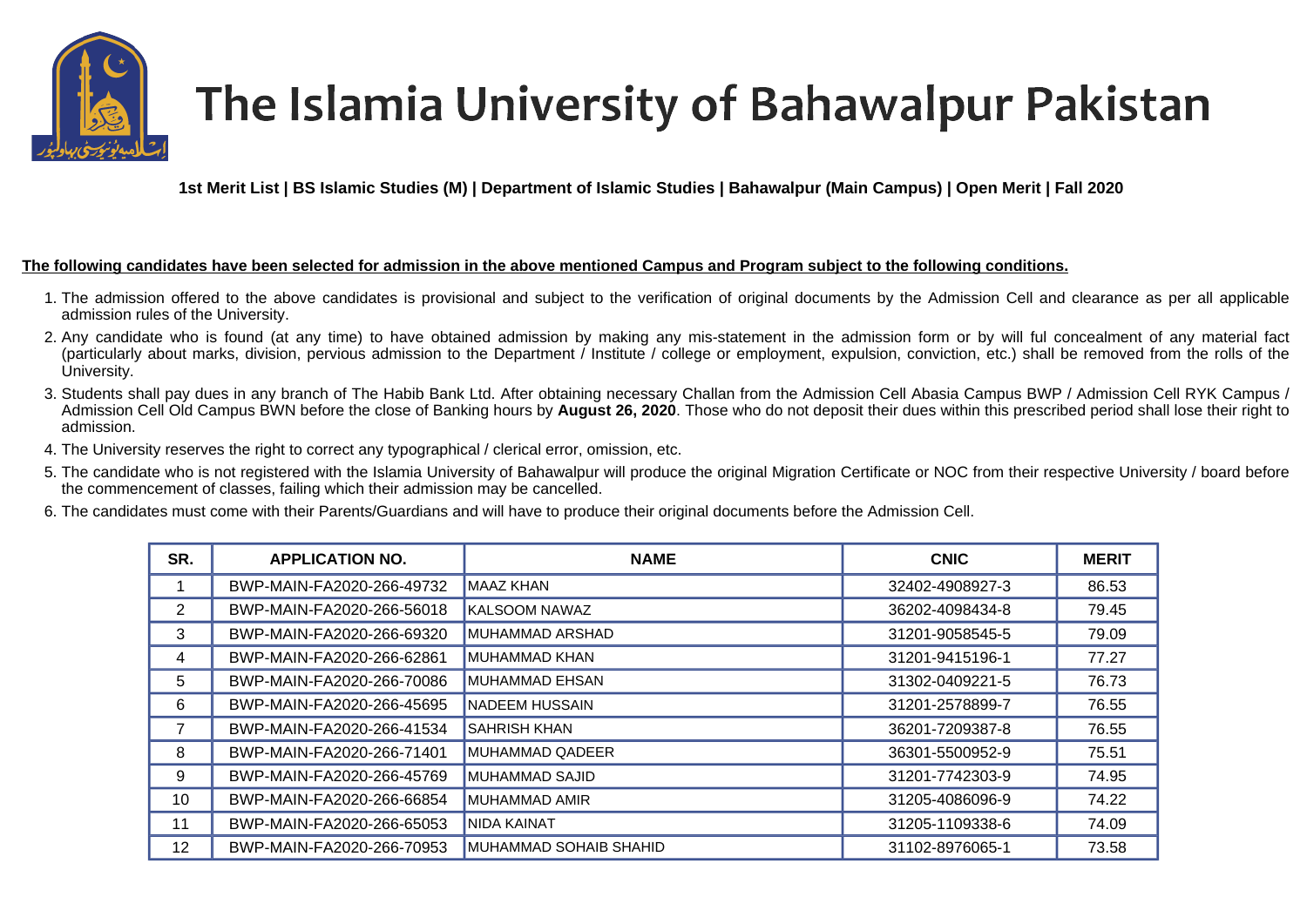

## The Islamia University of Bahawalpur Pakistan

**1st Merit List | BS Islamic Studies (M) | Department of Islamic Studies | Bahawalpur (Main Campus) | Open Merit | Fall 2020** 

| 13 | BWP-MAIN-FA2020-266-65290 | <b>MUHAMMAD BILAL</b>        | 36203-0226220-5 | 73.44 |
|----|---------------------------|------------------------------|-----------------|-------|
| 14 | BWP-MAIN-FA2020-266-45091 | SHAHID ULLAH                 | 21701-3870537-1 | 73.07 |
| 15 | BWP-MAIN-FA2020-266-65375 | <b>ABDUL AZIZ</b>            | 32404-9443651-7 | 72.18 |
| 16 | BWP-MAIN-FA2020-266-71055 | <b>SAQLAIN SHAHID</b>        | 31103-9696892-3 | 71.67 |
| 17 | BWP-MAIN-FA2020-266-44389 | MUHAMMAD REEHAN              | 36202-8747810-1 | 71.62 |
| 18 | BWP-MAIN-FA2020-266-72096 | <b>ZAFAR HUSSAIN</b>         | 31301-6703153-1 | 71.54 |
| 19 | BWP-MAIN-FA2020-266-68859 | <b>MUHAMMAD ISMAEEL</b>      | 32304-5394291-1 | 70    |
| 20 | BWP-MAIN-FA2020-266-52226 | <b>HAFIZ MUHAMMAD KASHIF</b> | 31202-6290426-7 | 69.97 |
| 21 | BWP-MAIN-FA2020-266-78223 | <b>IQRA RANI</b>             | 45102-6857581-0 | 69.42 |
| 22 | BWP-MAIN-FA2020-266-94430 | <b>HUZAIFAH UR REHMAN</b>    | 32102-6511913-6 | 69.04 |
| 23 | BWP-MAIN-FA2020-266-79132 | MUHAMMAD RIZWAN              | 36304-8141435-1 | 68.91 |
| 24 | BWP-MAIN-FA2020-266-96992 | <b>JALIL AHMAD</b>           | 31301-6133541-5 | 68.91 |
| 25 | BWP-MAIN-FA2020-266-68314 | DRAKHSHANDA SAEED            | 36602-7931662-8 | 68.32 |
| 26 | BWP-MAIN-FA2020-266-79643 | MUHAMMAD HUSNAIN MOAVIA      | 31201-0761657-1 | 68    |
| 27 | BWP-MAIN-FA2020-266-43683 | <b>SAMRA GHAFOOR</b>         | 36201-6037354-8 | 67.66 |
| 28 | BWP-MAIN-FA2020-266-68915 | UMAMA NAWAZ                  | 31102-9981094-0 | 67    |
| 29 | BWP-MAIN-FA2020-266-67677 | AROOBA MAQSOOD               | 31302-2689463-8 | 66.73 |
| 30 | BWP-MAIN-FA2020-266-70881 | <b>AYESHA SADDIQA</b>        | 32102-4871795-5 | 66.55 |
| 31 | BWP-MAIN-FA2020-266-72654 | <b>HAMZA NAZEER</b>          | 31103-9819747-3 | 66.36 |
| 32 | BWP-MAIN-FA2020-266-78246 | NIMRA RAFIQ                  | 36201-2680390-2 | 66.36 |
| 33 | BWP-MAIN-FA2020-266-66448 | <b>ZESHAN ALI</b>            | 31302-3304656-3 | 65.82 |
| 34 | BWP-MAIN-FA2020-266-70639 | <b>AYESHA FATIMA</b>         | 31202-6469508-8 | 65.82 |
| 35 | BWP-MAIN-FA2020-266-78066 | <b>FATIMA ZAFAR</b>          | 32304-6476774-8 | 65.74 |
| 36 | BWP-MAIN-FA2020-266-80547 | MOHAMMAD ASGHAR ALI          | 31304-0445190-7 | 65.45 |
| 37 | BWP-MAIN-FA2020-266-39739 | KHIZERA AZHAR                | 31202-1644176-6 | 65.35 |
| 38 | BWP-MAIN-FA2020-266-38067 | <b>FEHMIDA ILYAS</b>         | 31205-4281136-6 | 65.15 |